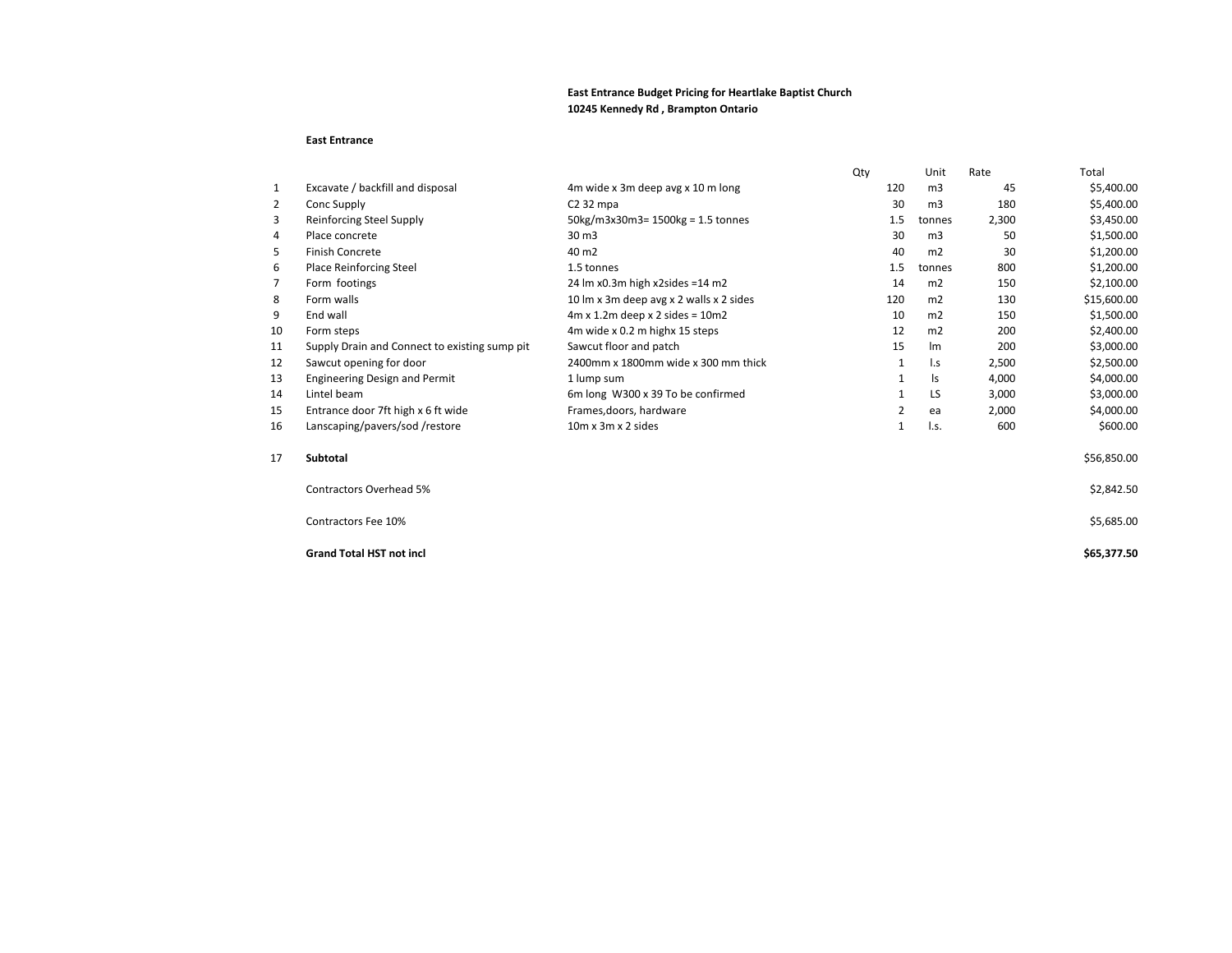## **Roof Shingle Budget Pricing for Heartlake Baptist Church 10245 Kennedy Rd , Brampton Ontario**

2021 Roof quotes Approx 6300 ft2 Entire South Side

| Company        | Location          | Contact        | <b>Phone number</b>        | Quote     | <b>Notes</b>                         | <b>Status</b> |
|----------------|-------------------|----------------|----------------------------|-----------|--------------------------------------|---------------|
| Royal roofs    | Mississauga Vasil |                | 416-858-5714               | 26,500.00 | Quoted May, 2021                     |               |
| Real Blue      | Brampton          | Dill Singh     | 647-706-5225               | 19,295.00 | Quoted May, 2021                     | Awarded       |
| Swan Roofing   | Orangeville       | James Swan     | 905-458-4065, 519-941-3998 | 27.165.00 | Quoted May, 2021                     |               |
| Sierra Roofing | Brampton          | Danny Nogueira | 416-575-8017               | 21.000.00 | Quoted May 2021 Adjusted scope/price |               |
|                |                   |                | Average HST EXTRA          | 23,490.00 |                                      |               |

Estimated 2022 Price 35% increase 31,711.50

Allow \$32,000 for 2022 Estimate

**Note Real Blue budget was 40k for 2023 pricing**